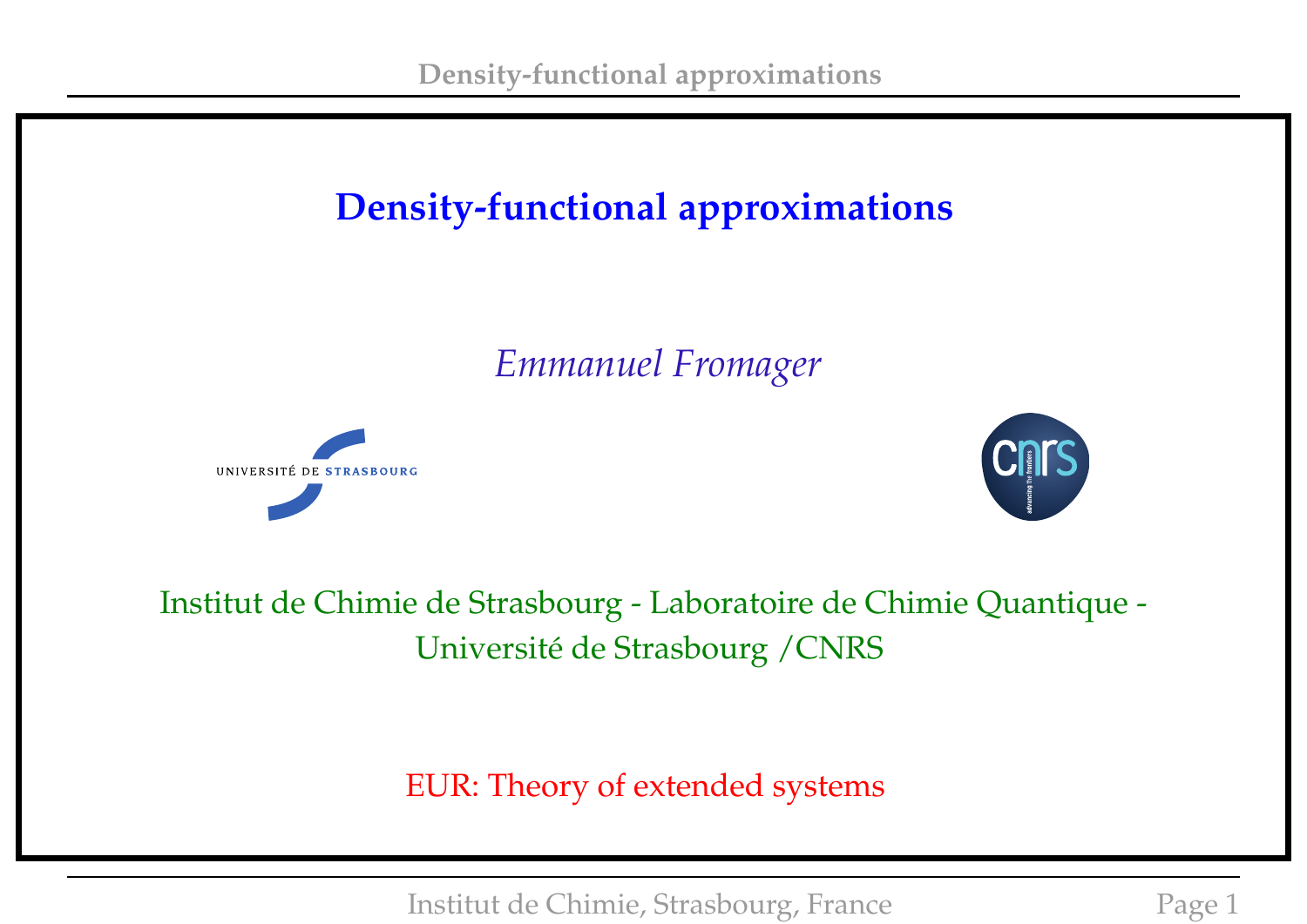## Local density-functional approximations

• Any density-functional energy contribution  $S[n]$  can be written as

$$
S[n] = \int \mathrm{d}{\bf r} \; s[n]({\bf r}) n({\bf r}),
$$

where s[n](r) is an energy contribution *per particle*.

**Proof:** take 
$$
s[n](\mathbf{r}) = \frac{\delta S[n]}{\delta n(\mathbf{r})} + \frac{S[n] - \int d\mathbf{r} \frac{\delta S[n]}{\delta n(\mathbf{r})} n(\mathbf{r})}{\int d\mathbf{r} n(\mathbf{r})} := \frac{\delta S[n]}{\delta n(\mathbf{r})} + C_{\text{LZ}}[n] \leftarrow \text{Levy–Zahariev shift*}
$$

• Note that  $s[n](\mathbf{r})$  is in principle a *functional* of the density, *not just a function* of  $n(\mathbf{r})$ .

∗ M. Levy and F. Zahariev, Phys. Rev. Lett. 113, 113002 (2014).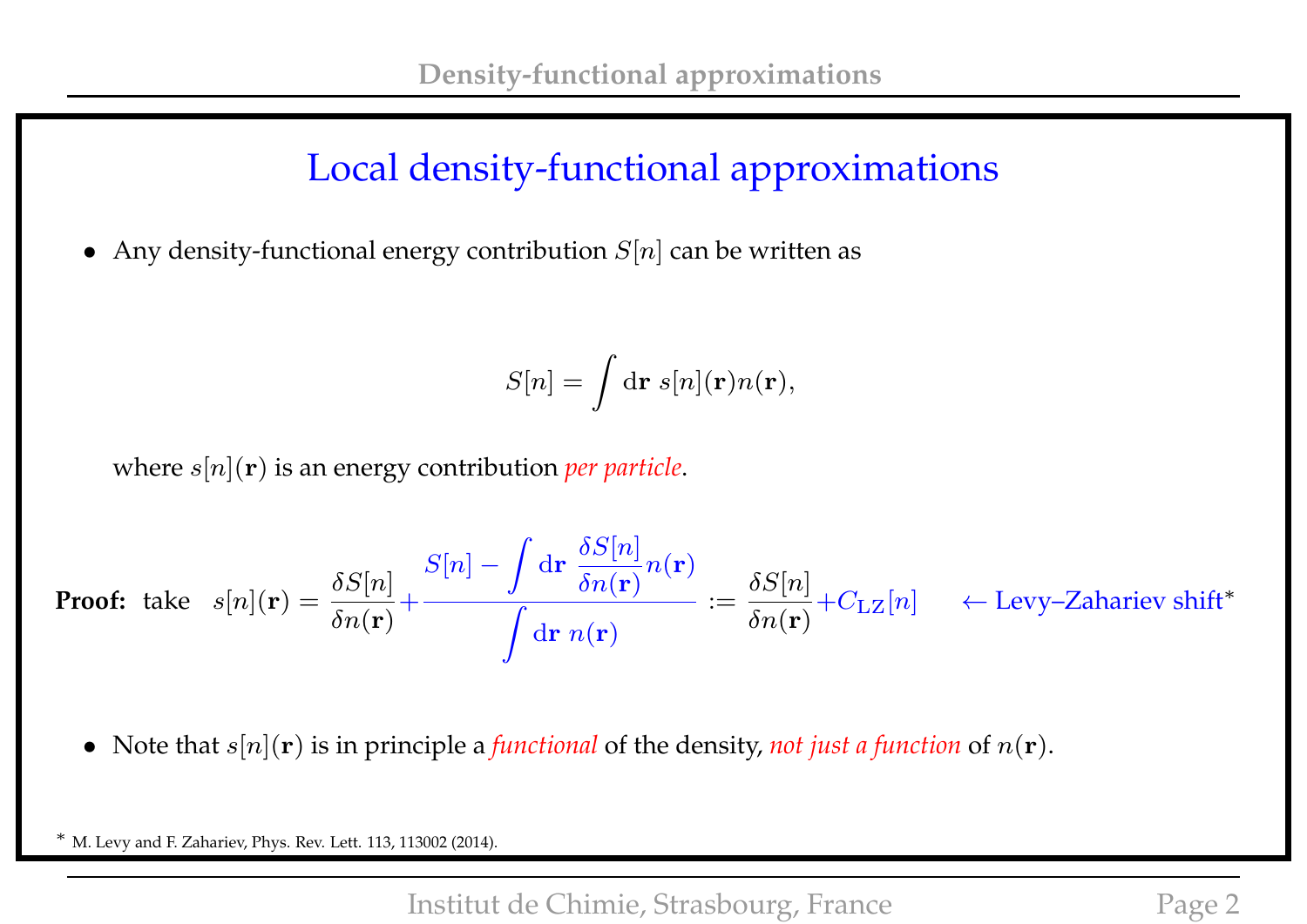## Local density-functional approximations

• The *local density approximation* (LDA) consists in approaching  $s[n]$ (**r**) with a function  $s(n(\mathbf{r}))$  of  $n(\mathbf{r})$ :

$$
S[n] \approx \int \mathrm{d} \mathbf{r} \; s\big(n(\mathbf{r})\big)n(\mathbf{r})
$$

• Simple LDAs to the non-interacting kinetic and exchange energies:

$$
T_{\rm s}[n] \approx T_{\rm s}^{\rm LDA}[n] = A \int \mathrm{d}{\bf r} \; n^{\alpha}({\bf r}), \qquad E_{\rm x}[n] \approx E_{\rm x}^{\rm LDA}[n] = B \int \mathrm{d}{\bf r} \; n^{\beta}({\bf r})
$$

#### **EXERCISE**

Show that, if we want these LDAs to fulfill the exact *scaling relations,* then we should have  $\alpha = \frac{5}{3}$  and  $\beta = \frac{4}{3}$ . With  $A = \frac{3}{10}(3\pi^2)^{2/3}$  and  $B = -\frac{3}{4}(\frac{3}{\pi^2})$  $\left(\frac{3}{\pi}\right)^{1/3}$  we recover the non-interacting kinetic (so-called Thomas–Fermi) and exchange energies of a *uniform electron gas* with density n, respectively.

• LDA for the correlation energy:  $E_c[n] \approx E_c^{\text{LDA}}$  $\epsilon_{\mathrm{c}}^{\mathrm{LDA}}[n]=\int\mathrm{d}\mathbf{r}\;\varepsilon_{\mathrm{c}}\big(n(\mathbf{r})\big)n(\mathbf{r}).$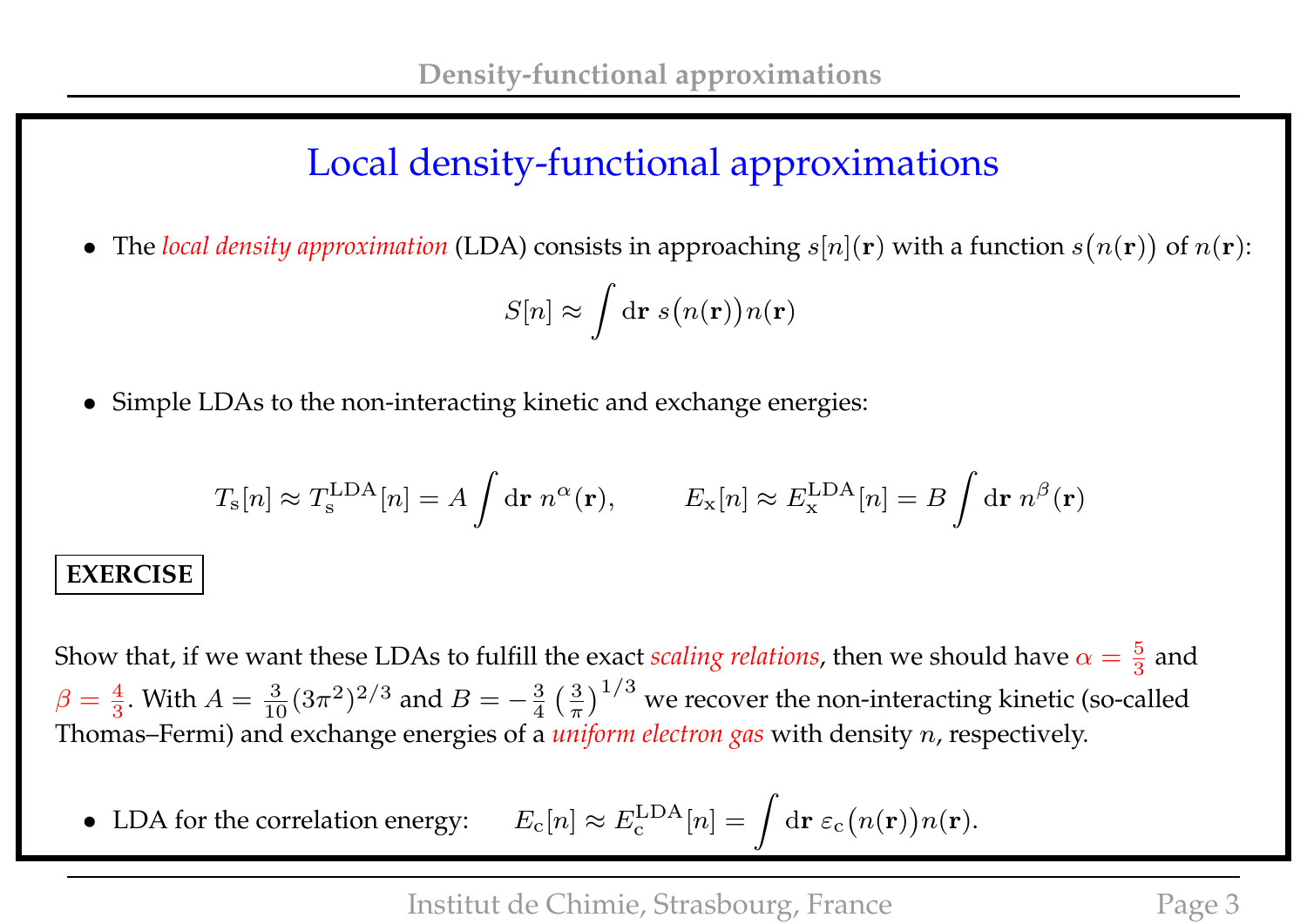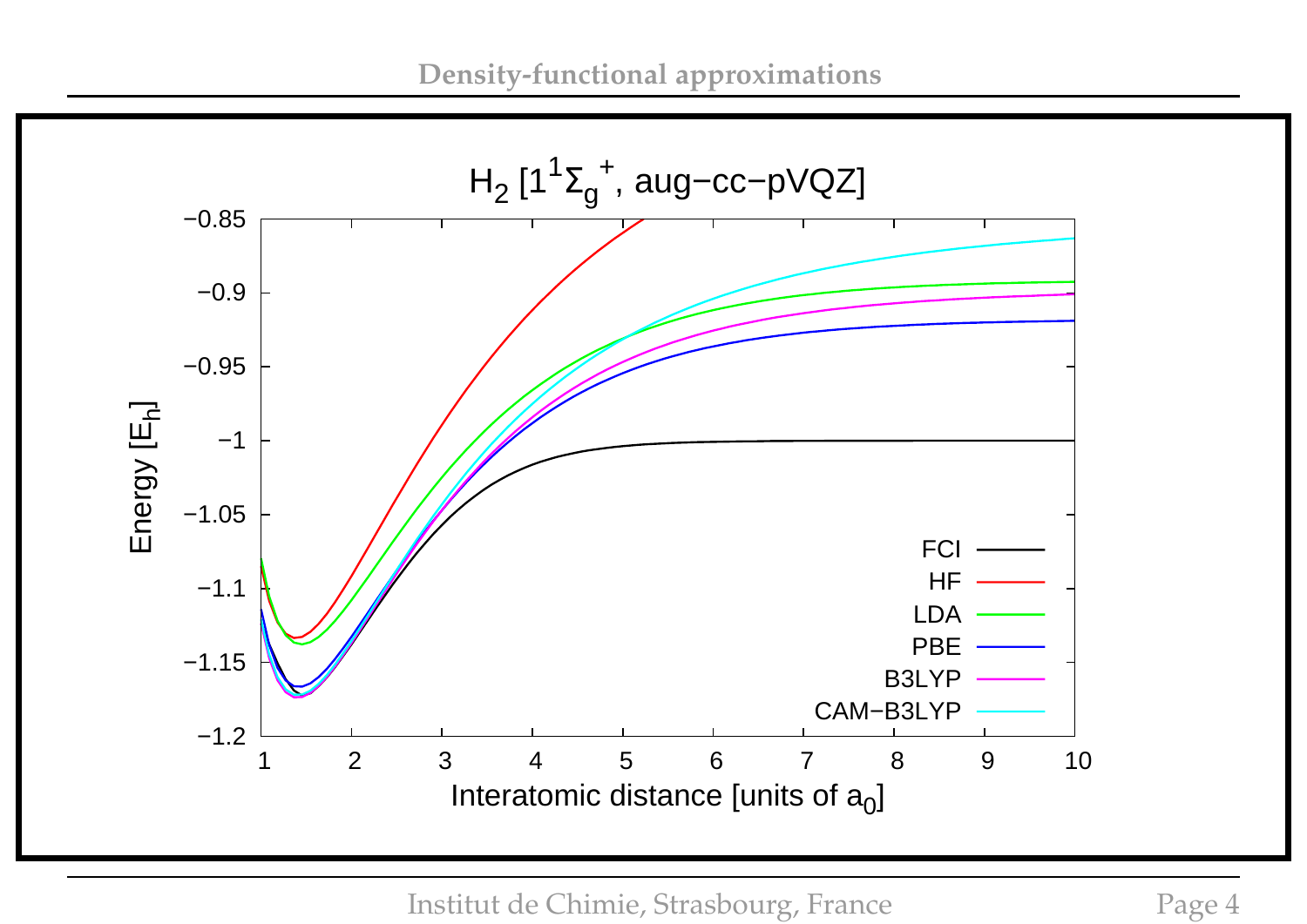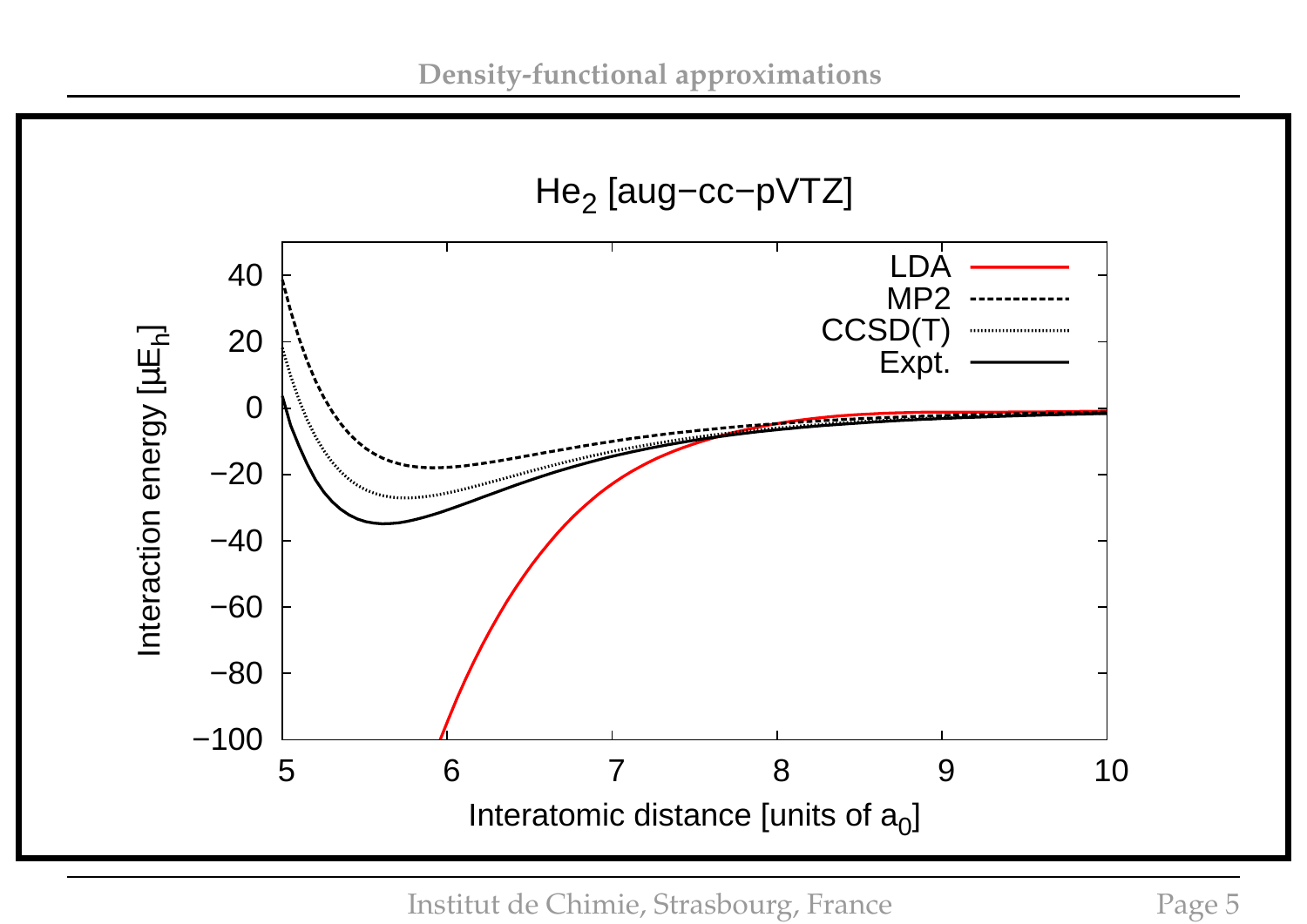